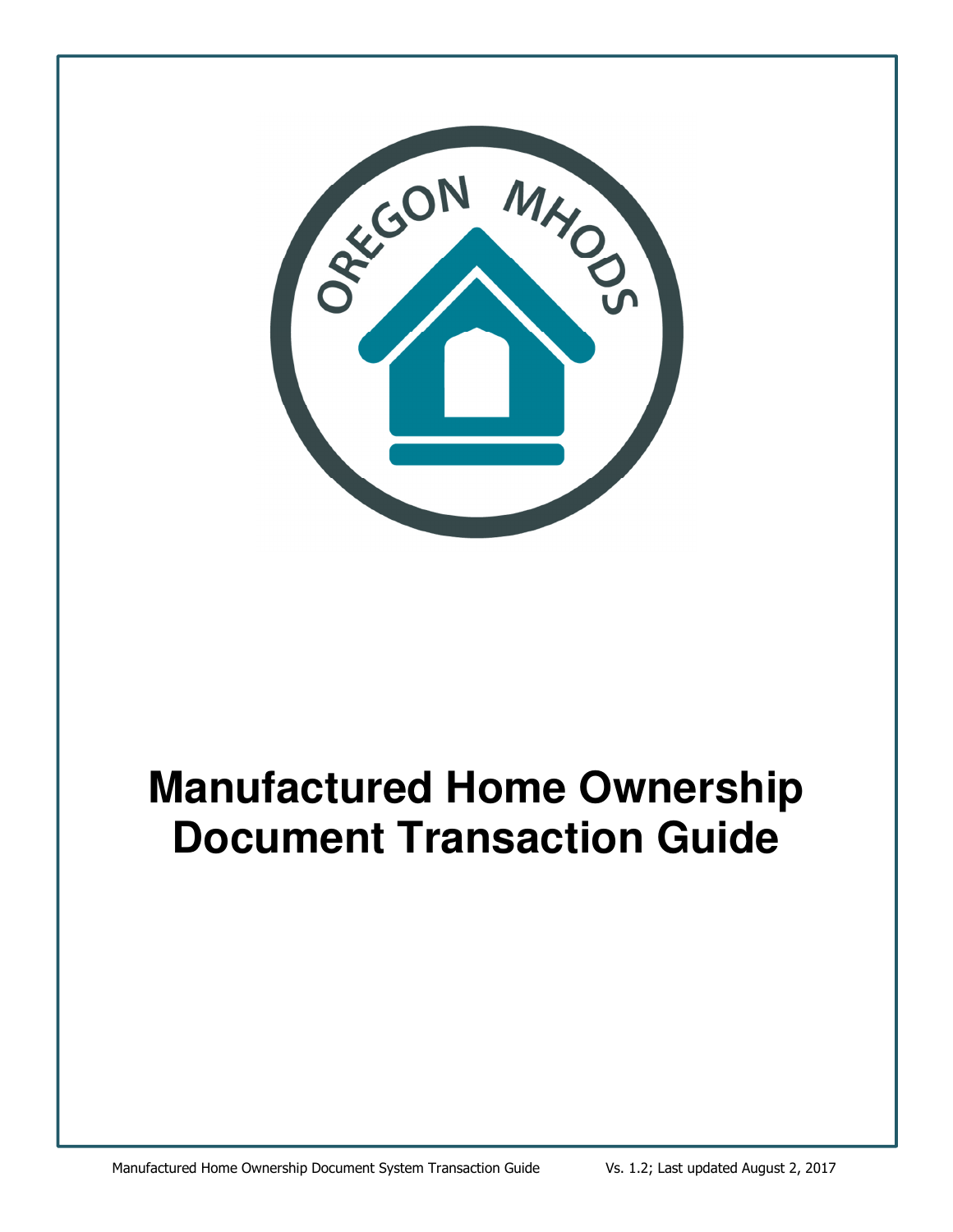The purpose of the Manufactured Home Ownership Document System Transaction Guide is to assist the following users in submittal of proper ownership documents through the Manufactured Home Ownership Document System (**MHODS)** as outlined in OAR 918-550:

### **Manufactured home**

- Owners
- Dealers
- Title/escrow companies
- Transporters
- Security interest holders
- County agents

It is required that the applicant provide contact information when applications are submitted. If all required documentation has not been received, we will contact the applicant to request those additional documents.

**PLEASE NOTE:** ALL transactions will require a valid county tax certification. A **valid** tax certification is one that has been certified by the county in which the home is located **AND** submitted before the expiration date entered by the county official on the certification. This tax certification is obtained from the county.

To allow timely processing of your application before the county tax certification expires, submit all documents to the State of Oregon Building Codes Division or participating county agencies **immediately** upon certification by the county official.

When an application is received and additional documentation is needed, it is important that the requested information be submitted immediately. If the tax certification expires while we are waiting on additional information, you may be required to obtain a new tax certification.

Once you have submitted your application and supporting documentation, please allow two weeks for processing. If you have questions regarding the status of your transaction, please send an email to mhods.bcd@oregon.gov and be sure to indicate the Home ID and/or address at which your home is located.

This transaction guide may be updated as necessary and the most current version will be posted to www.oregon.gov/bcd.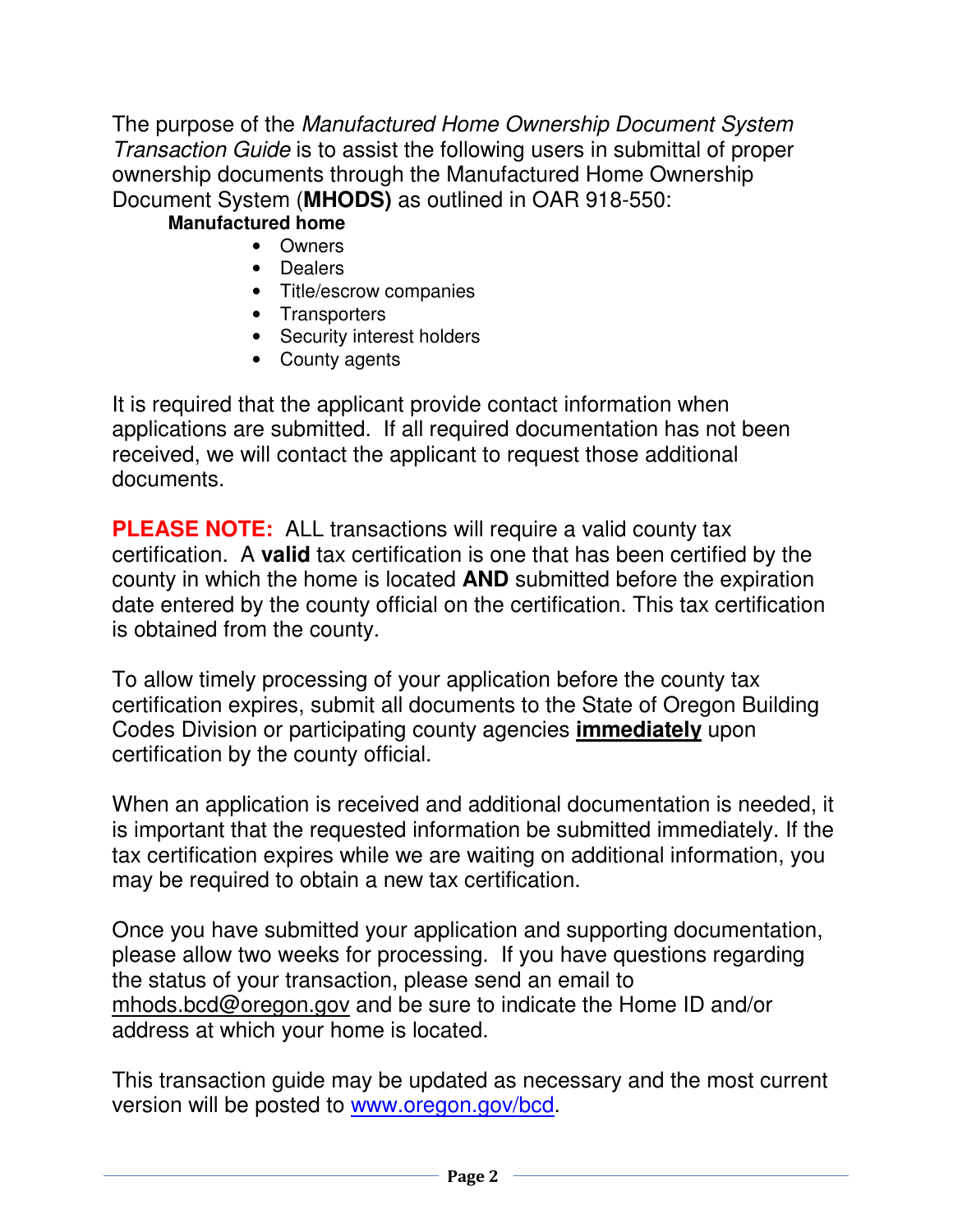### **Table of Contents**

| Recording ownership - new manufactured home               | Page 4  |
|-----------------------------------------------------------|---------|
| Changing ownership – used manufactured home               | Page 5  |
| Changing ownership by death of single owner               | Page 6  |
| Changing ownership by death without probate               | Page 7  |
| Changing ownership by death with right of survivorship    | Page 8  |
| Changing ownership by death without right of survivorship | Page 9  |
| Moving a home with an ownership change                    | Page 10 |
| Moving a home without an ownership change                 | Page 11 |
| Transporter applying for a trip permit                    | Page 12 |
| Adding, assigning, subordinating or releasing a security  | Page 13 |
| interest holder                                           |         |
| Recording a manufactured home as real property with       |         |
| ownership change                                          | Page 14 |
| Recording a manufactured home as real property without    |         |
| ownership change                                          | Page 15 |
| Removing a manufactured home from county deed records     | Page 16 |
| Destroyed/damaged manufactured home                       | Page 17 |
| Recording altered homes/storage units                     | Page 18 |
| Recording abandonment of manufactured home                | Page 19 |
| Recording repossession of manufactured home               | Page 20 |
| Adding or removing a manufactured home into a trust       | Page 21 |
| Affidavit to Establish Ownership                          | Page 22 |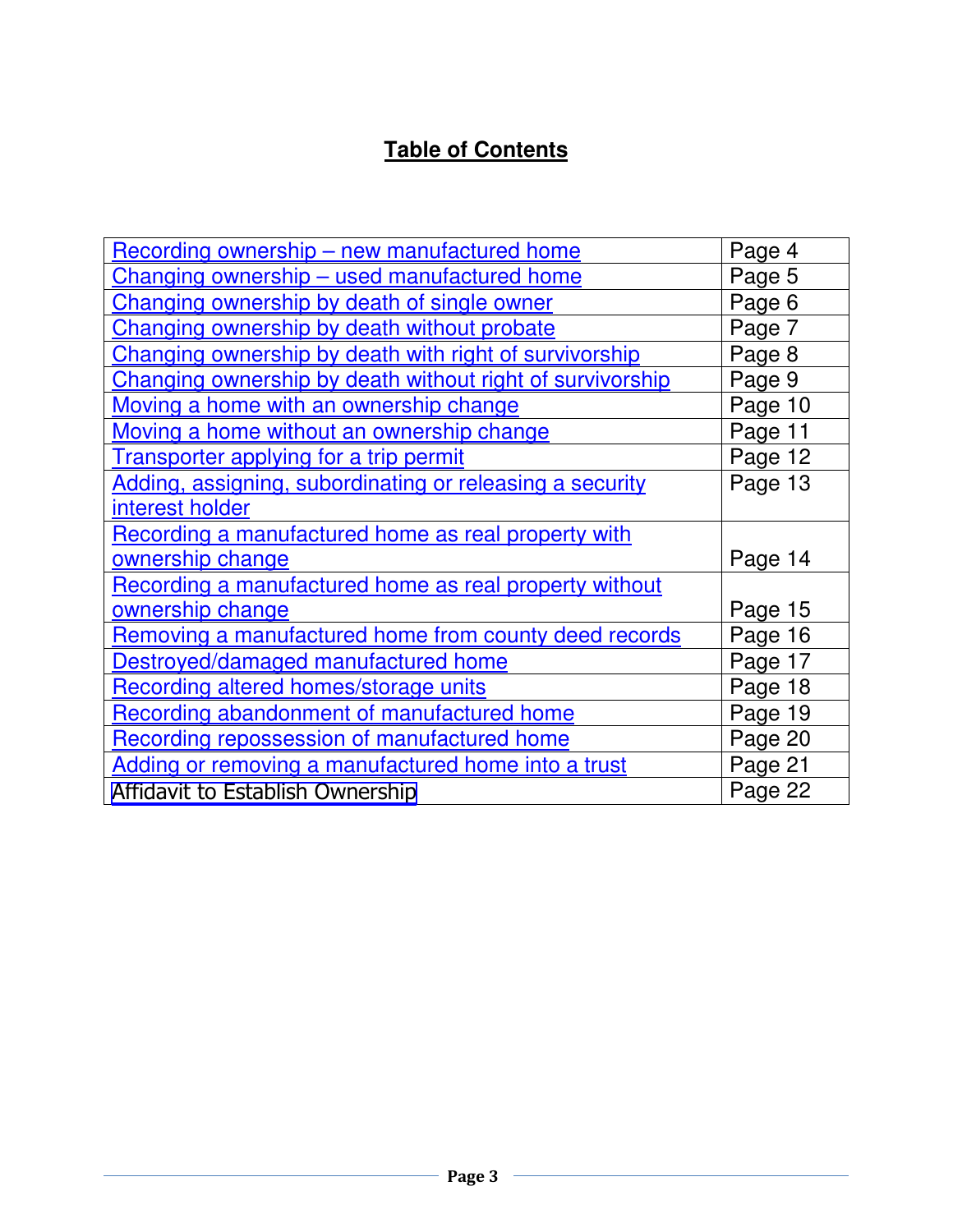# **Sale/Ownership Change**

### Recording Ownership for **NEW HOME**

(Home that is not currently in MHODS data base)

<span id="page-3-0"></span>Examples:

- Newly built home being registered to the first owner
- Home that has just recently been removed from "exempt" or inactive status
- Used home that is being moved to Oregon from another state

Required forms/documentation:

- 1. [Manufactured Home Ownership Document Application for New and Used Homes](http://www.oregon.gov/bcd/Formslibrary/2952.pdf) (form 2952).
- 2. Manufactured Certificate of Origin for newly built homes. This is provided by the manufacturer or dealer.
- 3. **Valid** County tax certification. A **valid** tax certification is one that has been certified by the county in which the home is located **AND** submitted before the expiration date entered by the county official on the certification. This form is obtained from the county.
- 4. \$55 ownership document fee.

#### **MUST PROVIDE CONTACT PHONE NUMBER FOR AT LEAST ONE NEW OWNER OR THE SELLER**

\*\*\***NOTE:** New homes that are going directly into real property do not need to be processed through the MHODS system (see section on recording a manufactured home as real property).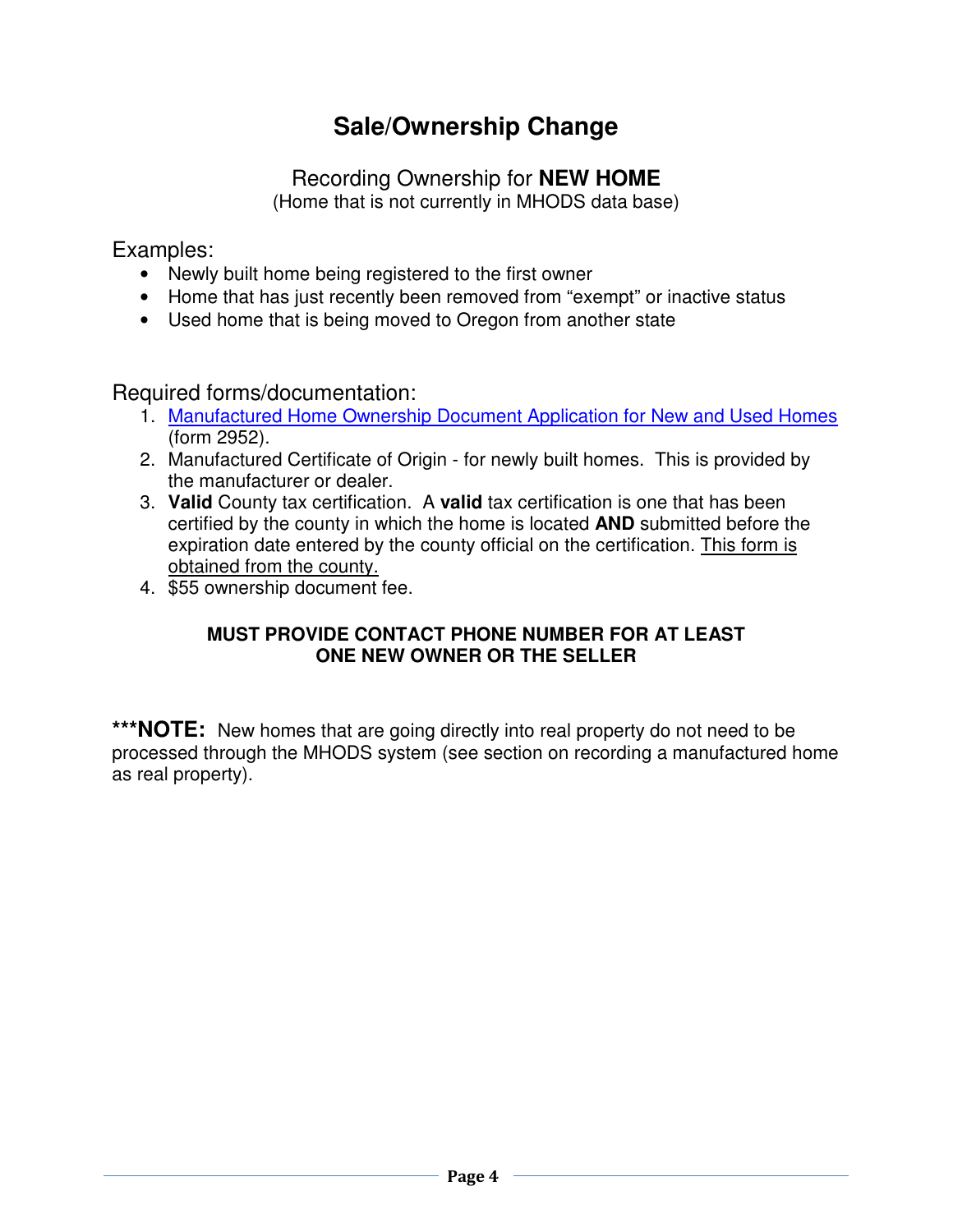# **Changing Ownership**

### **Used Home**

(Currently in MHODS data base)

<span id="page-4-0"></span>Examples of used home ownership changes:

- Adding a new co-owner
- Removing an existing owner
- Legal name change of existing owner
- Recording ownership resulting from a sale or inheritance

Required forms/documentation:

- 1. [Manufactured Home Ownership Document Application for New and Used Homes](http://www.oregon.gov/bcd/Formslibrary/2952.pdf) (form 2952).
- 2. **Valid** County tax certification. A **valid** tax certification is one that has been certified by the county in which the home is located **AND** submitted before the expiration date entered by the county official on the certification. This form is obtained from the county.
- 3. If there is a secured party already of record, they must sign acknowledging the transfer or release of their interest before ownership can transfer.
- 4. If you are removing an owner because you were awarded ownership in a divorce, right of survivorship, or if you are signing for a trust or conservatorship or signing with power of attorney, submit an Affidavit in Support of Change to a Manufactured Home (form 5221) with the appropriate box checked.
- 5. \$55 ownership document fee.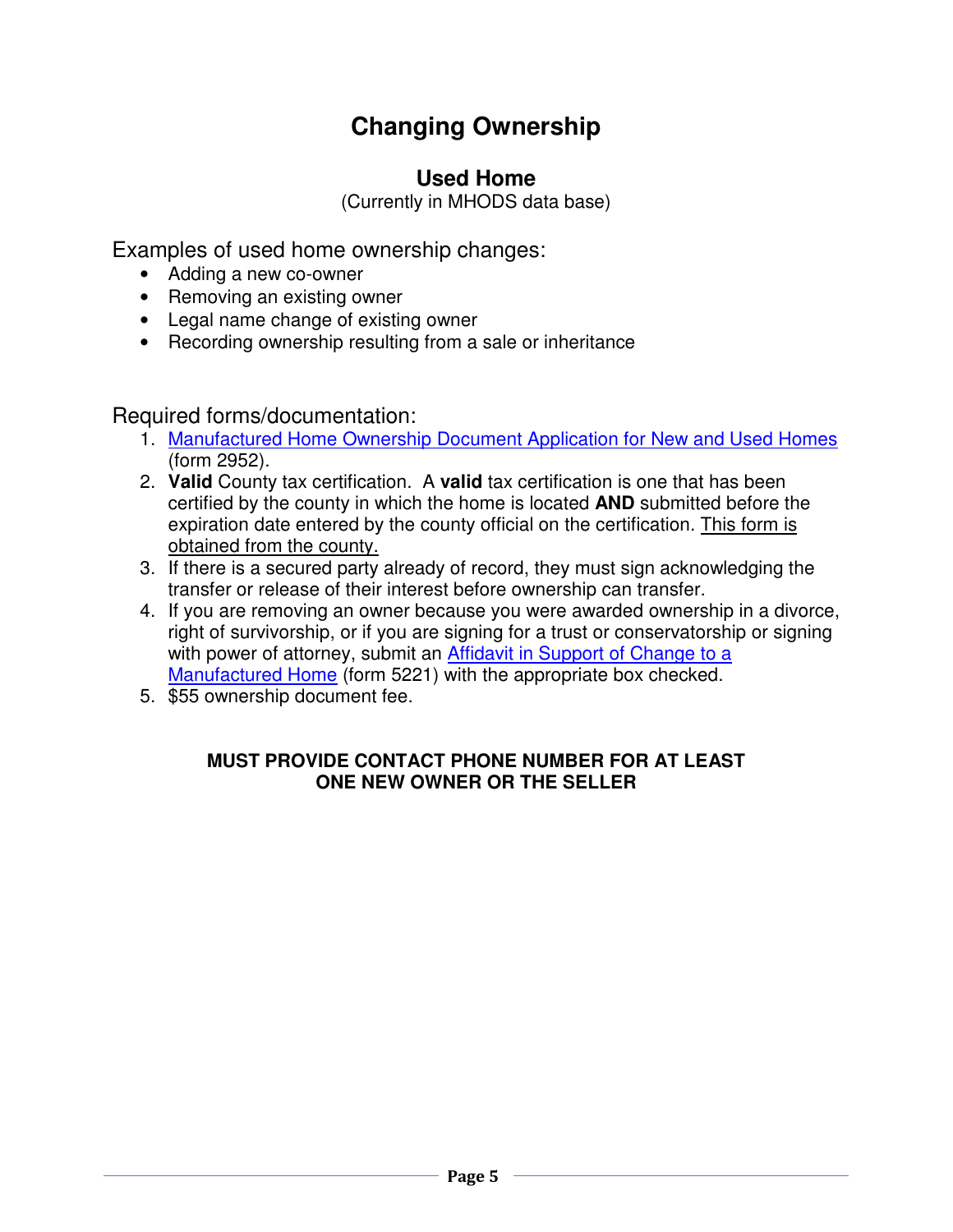# <span id="page-5-0"></span>**Ownership Changes by Death of Owner**

### **Probate/Small Estate**

Required forms/documentation:

- **1.** [Affidavit of Transfer of Interest by Probate or Small Estate](http://www.oregon.gov/bcd/Formslibrary/5177.pdf) (form 5177)
- **2.** [Manufactured Home Ownership Document Application for New and Used Homes](http://www.oregon.gov/bcd/Formslibrary/2952.pdf) (form 2952)
- **3. Valid** County tax certification. A **valid** tax certification is one that has been certified by the county in which the home is located **AND** submitted before the expiration date entered by the county official on the certification. This form is obtained from the county. This form is obtained from the county.
- **4.** If there is a secured party already of record, they must sign acknowledging the transfer or release of their interest before ownership can transfer.
- **5.** \$55 ownership document fee.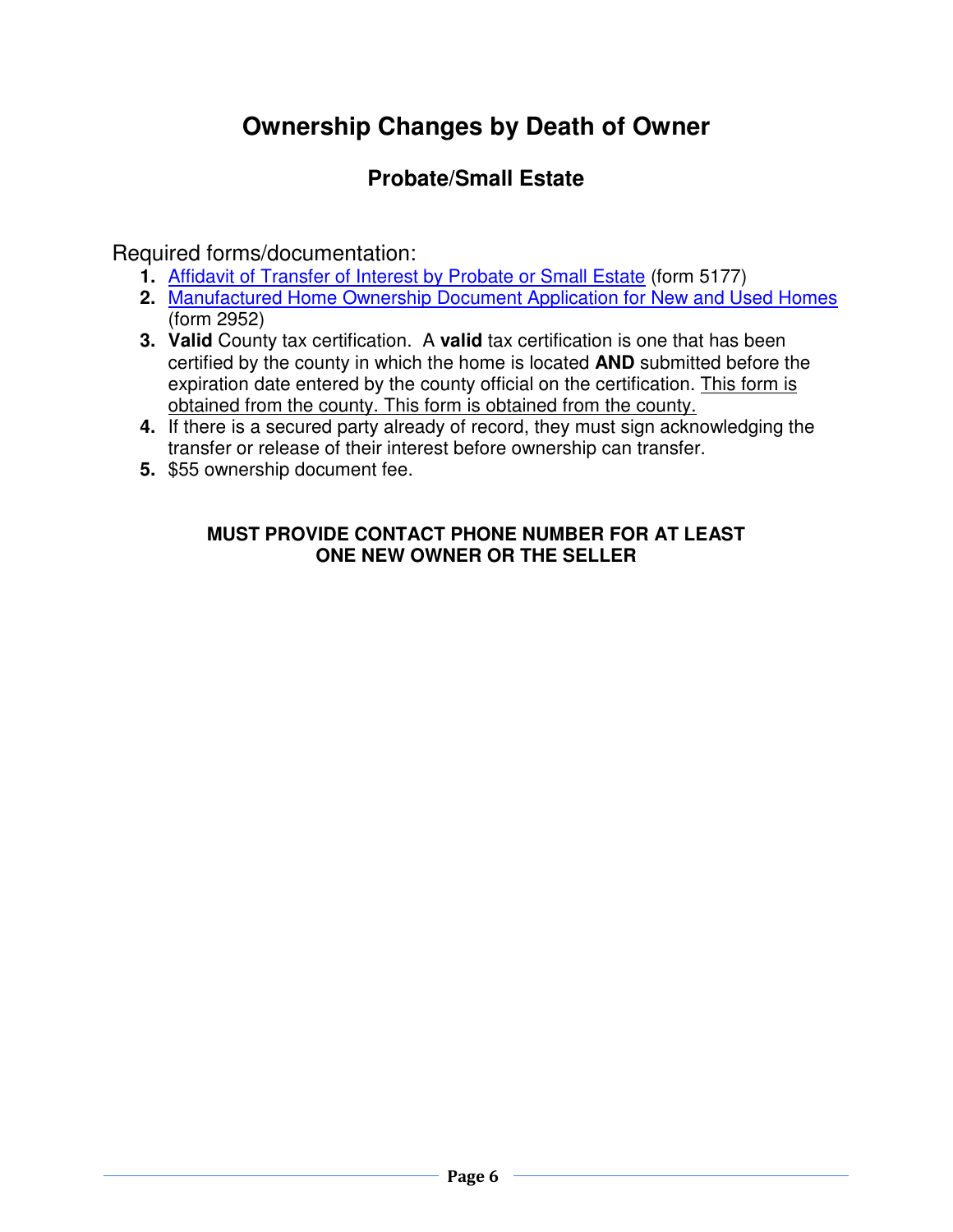# **Ownership Changes by Death of Owner**

#### **No Probate/Estate (With or without will)**

<span id="page-6-0"></span>Required forms/documentation:

- 1. [Affidavit of Transfer of Interest by Inheritance without Probate \(](http://www.oregon.gov/bcd/Formslibrary/2946.pdf)form 2946)
- 2. [Manufactured Home Ownership Document Application for New and Used Homes](http://www.oregon.gov/bcd/Formslibrary/2952.pdf) (form 2952)
- 3. **Valid** County tax certification. A **valid** tax certification is one that has been certified by the county in which the home is located **AND** submitted before the expiration date entered by the county official on the certification. This form is obtained from the county.
- 4. If there is a secured party already of record, they must sign acknowledging the transfer or release of their interest before ownership can transfer.
- 5. \$55 ownership document fee.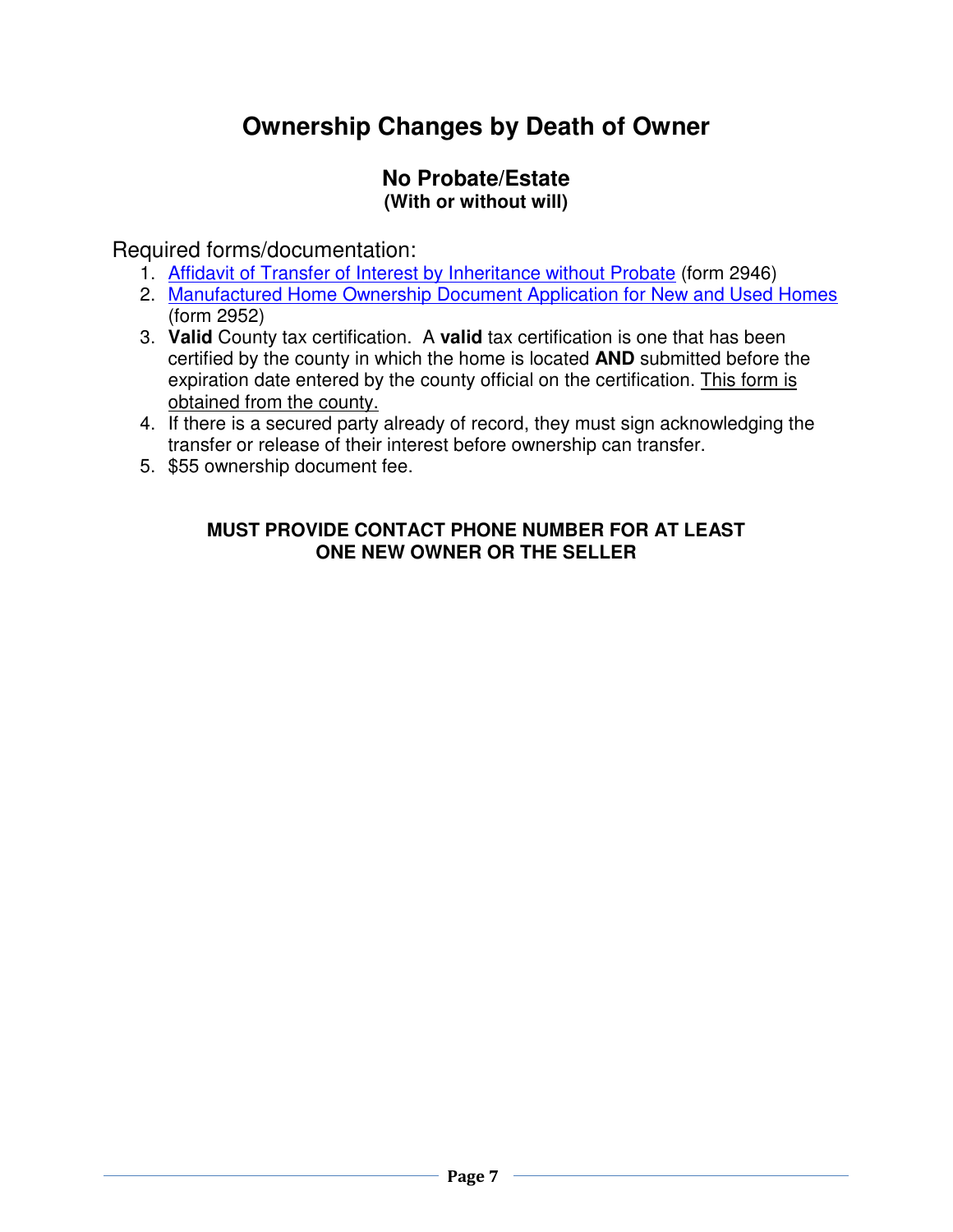# **Death of Single Owner**

### Two or more owners of record **with Right of Survivorship**

<span id="page-7-0"></span>Right of Survivorship – right of survivorship is established at the time ownership is recorded on a home. If selected, it basically means that if there are two or more owner's, and one or more of the owners becomes deceased, you do not have to submit inheritance affidavits to establish the remaining owner(s) right to removing deceased owner(s).

Required forms/documentation:

- 1. [Affidavit in Support of Change to a Manufactured Home](http://www.oregon.gov/bcd/Formslibrary/5221.pdf) (form 5221)
- 2. **Valid** County tax certification. A **valid** tax certification is one that has been certified by the county in which the home is located **AND** submitted before the expiration date entered by the county official on the certification. This form is obtained from the county.
- 3. If there is a secured party already of record, they must sign acknowledging the transfer or release of their interest before ownership can transfer.
- 4. \$55 ownership document fee.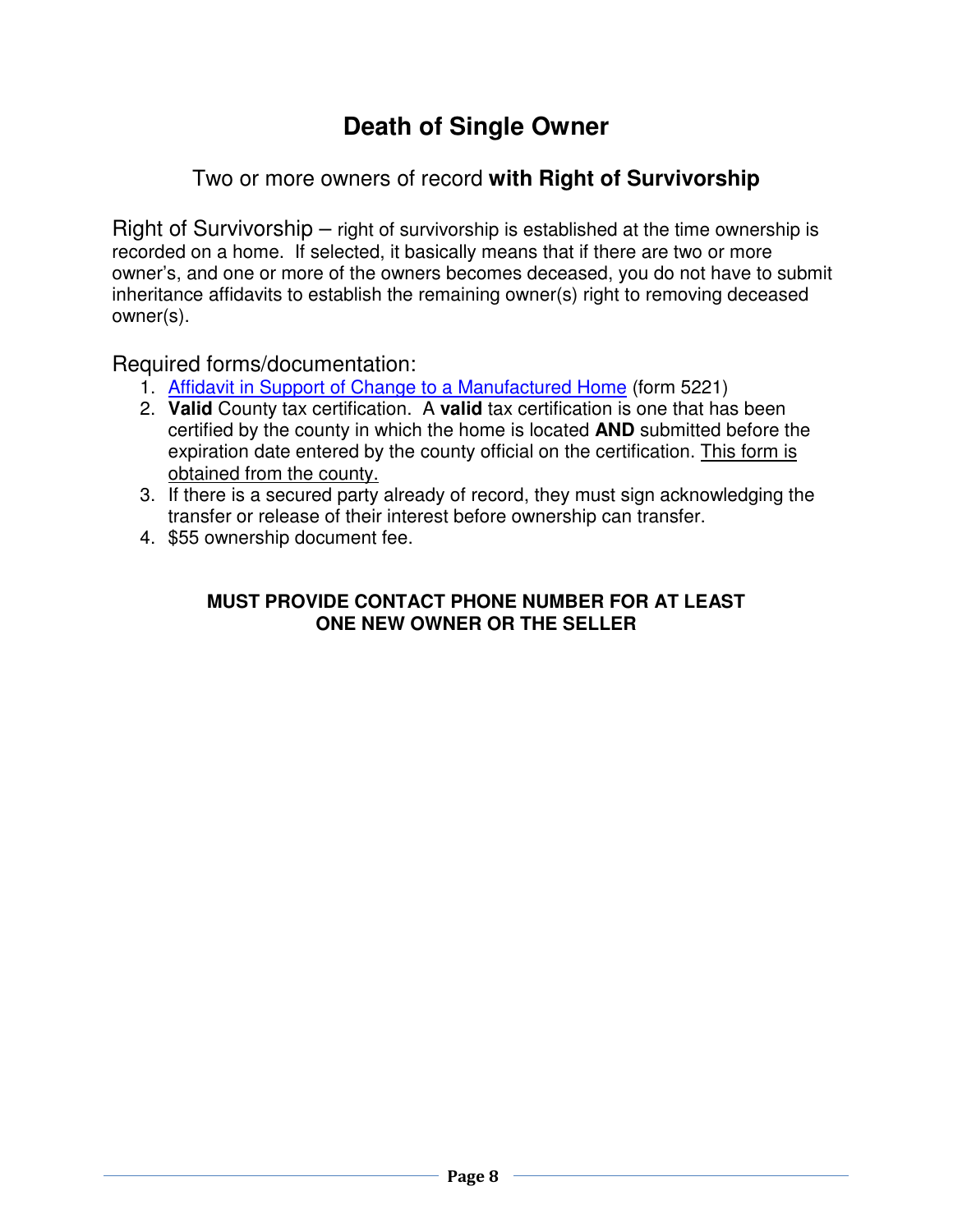# **Death of an Owner**

### <span id="page-8-0"></span>Two or more owners of record **without Right of Survivorship**

### Required forms/documentation:

- 1. [Manufactured Home Ownership Document Application for New and Used Homes](http://www.oregon.gov/bcd/Formslibrary/2952.pdf) (form 2952)
- 2. [Affidavit of Transfer of Interest by Inheritance without Probate](http://www.oregon.gov/bcd/Formslibrary/2946.pdf) (form 2946) OR [Affidavit of Transfer of Interest by Probate or Small Estate](http://www.oregon.gov/bcd/Formslibrary/5177.pdf) (form 5177)
- 3. **Valid** County tax certification. A **valid** tax certification is one that has been certified by the county in which the home is located **AND** submitted before the expiration date entered by the county official on the certification. This form is obtained from the county.
- 4. If there is a secured party already of record, they must sign acknowledging the transfer or release of their interest before ownership can transfer.
- 5. \$55 ownership document fee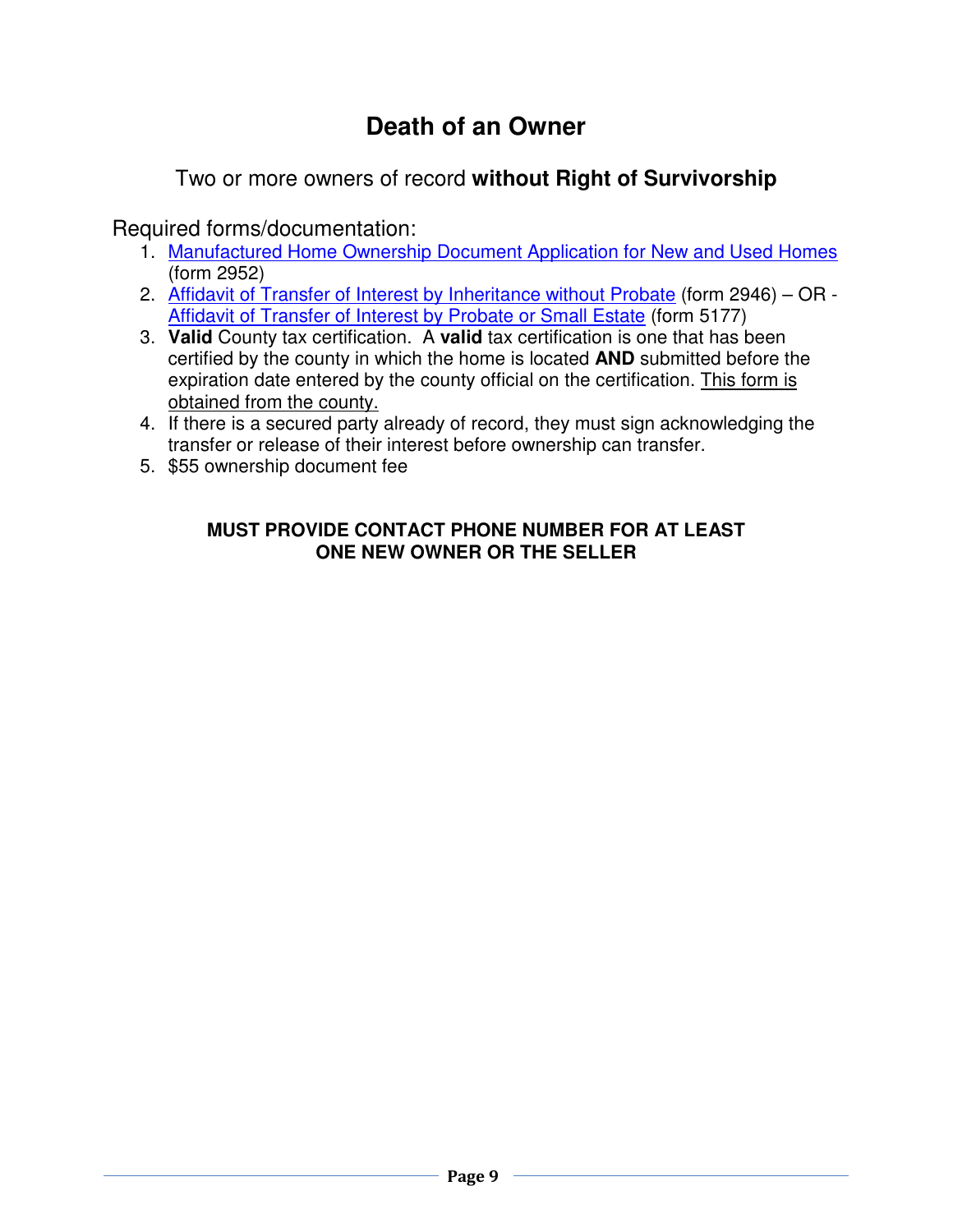# **Moving a Home**

### Moving a Home **(with ownership change)**

### <span id="page-9-0"></span>Required forms/documentation:

- 1. [Manufactured Home Ownership Document Application for New and Used](http://www.oregon.gov/bcd/Formslibrary/2952.pdf) Homes (form 2952)
- 2. **Valid** County tax certification. A **valid** tax certification is one that has been certified by the county in which the home is located **AND** submitted before the expiration date entered by the county official on the certification. This form is obtained from the county.
- 3. If the home is moving from one county to another, a **valid** county tax certification from the county the home is moving from **AND** the county the home is moving to.
- 4. If there is a secured party already of record, they must sign acknowledging the transfer or release of their interest before ownership can transfer.
- 5. \$55 ownership document fee.
- 6. \$5 per section trip permit fee if owner is purchasing trip permits.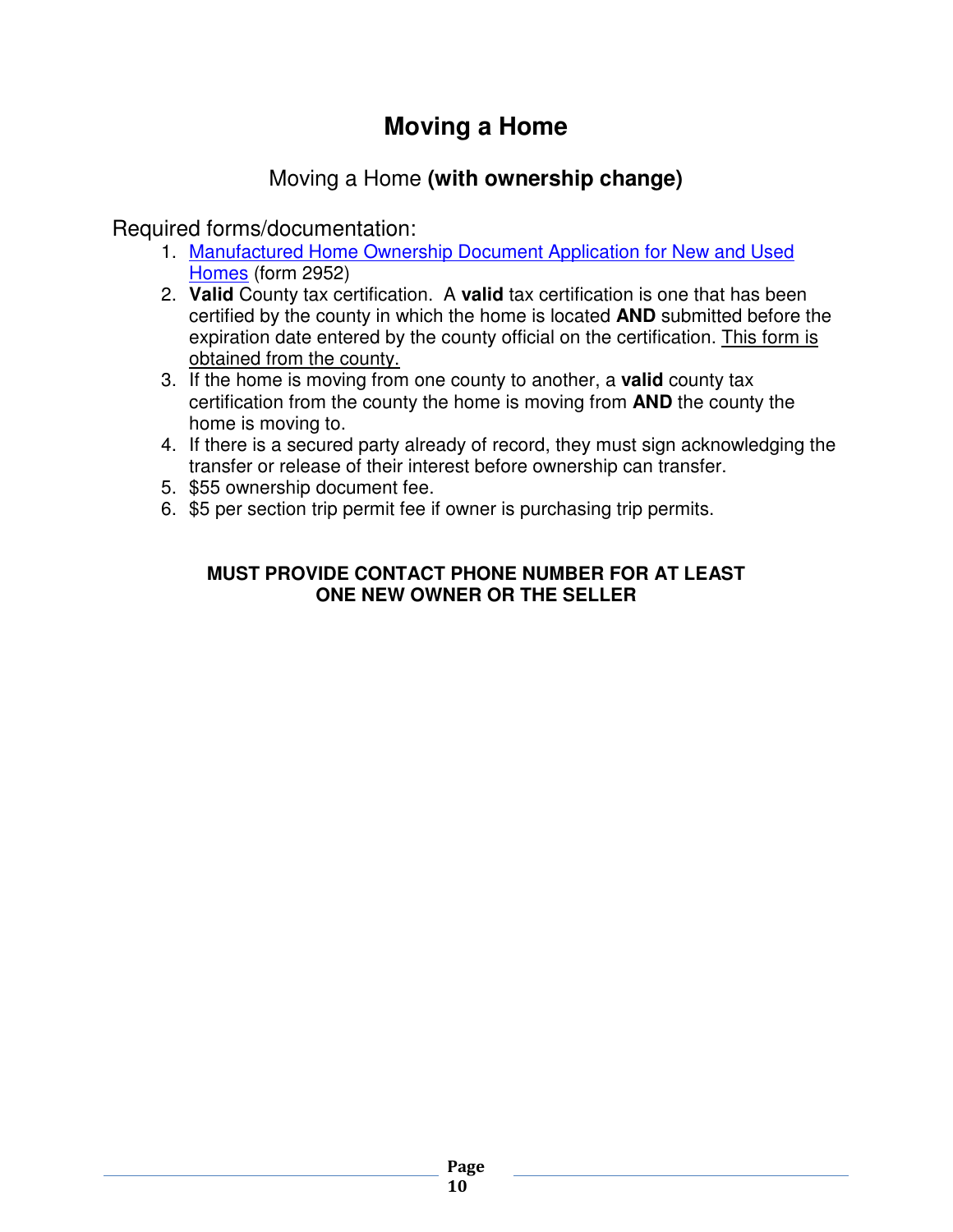# **Moving a Home**

### Moving a Home **(no ownership change)**

### <span id="page-10-0"></span>Required forms/documentation:

- 1. [Manufactured Home Ownership Document Application for New and Used Homes](http://www.oregon.gov/bcd/Formslibrary/2952.pdf) (form 2952)
- 2. **Valid** County tax certification. A **valid** tax certification is one that has been certified by the county in which the home is located **AND** submitted before the expiration date entered by the county official on the certification. This form is obtained from the county.
- 3. If the home is moving from one county to another, a **valid** county tax certification from the county the home is moving from **AND** the county the home is moving to.
- 4. \$5 per section trip permit fee.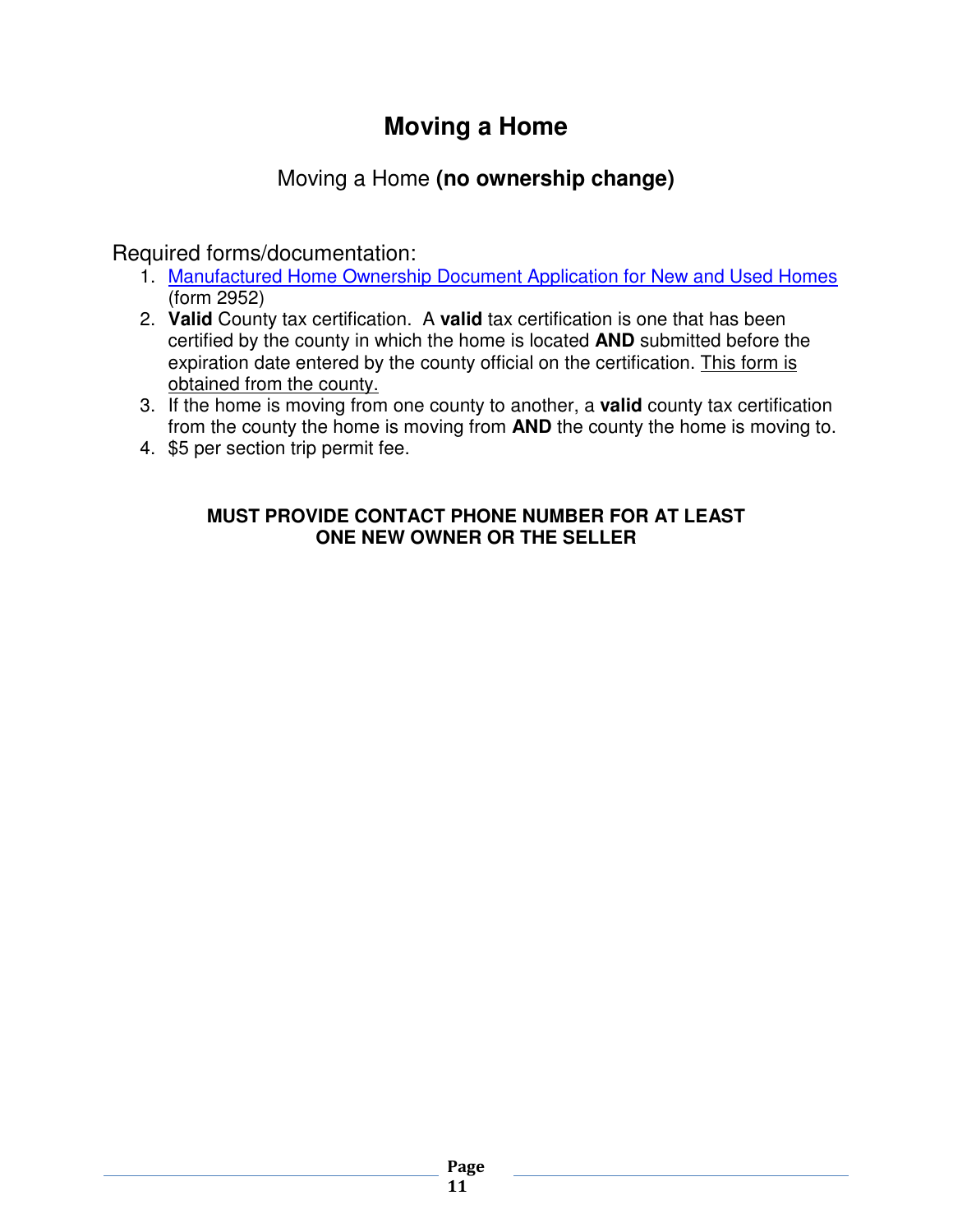### **Transporter Applying for Trip Permit on-line through the MHODS system**

- <span id="page-11-0"></span>1. **Valid** County tax certification. A **valid** tax certification is one that has been certified by the county in which the home is located **AND** submitted before the expiration date entered by the county official on the certification. This form is obtained from the county.
- 2. If the home is moving from one county to another, a valid tax certification from the county the home is moving from, **AND** the county the home is moving to.
- 3. \$5 per section trip permit fee.

#### **MUST PROVIDE CONTACT PHONE NUMBER FOR AT LEAST ONE NEW OWNER OR THE SELLER**

\*\*\***NOTE:** New homes going to dealer inventory do not need a trip permit.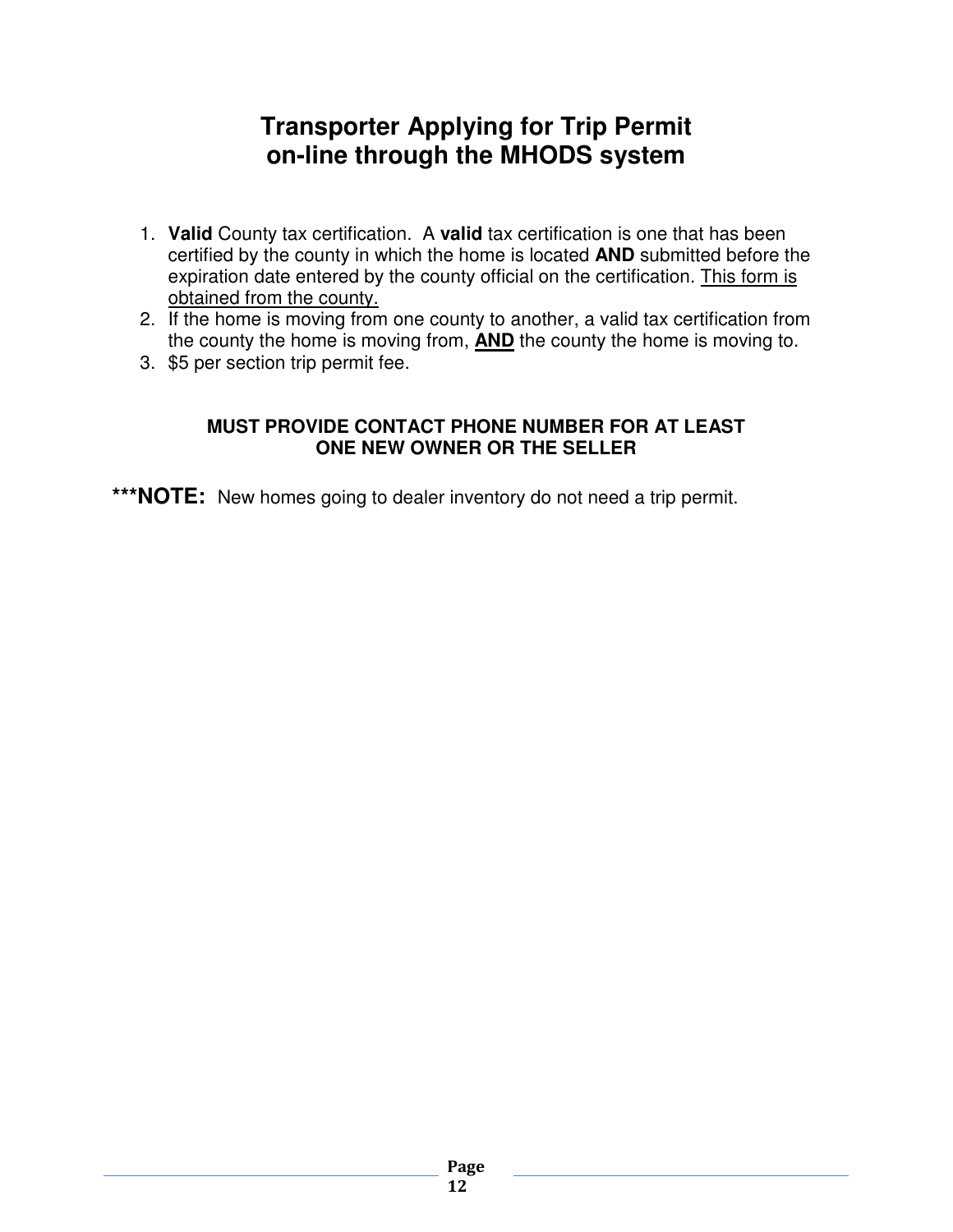# **Security Interest Holder**

### <span id="page-12-0"></span>**Adding, assigning, subordinating or releasing a Secured Party**

- 1. **Valid** County tax certification. A **valid** tax certification is one that has been certified by the county in which the home is located **AND** submitted before the expiration date entered by the county official on the certification. This form is obtained from the county.
- 2. [Security Interest Change form](http://www.oregon.gov/bcd/Formslibrary/2948.pdf) (form 2948)
- 3. \$55 ownership document fee.

#### **MUST PROVIDE CONTACT PHONE NUMBER FOR AT LEAST ONE NEW OWNER OR THE SELLER**

\*\*\***NOTE:** If releasing a security interest holder as part of a sale, and the security interest holder has signed the Manufactured Home Ownership Document Application for New and Used Homes, you are not required to submit the Security Interest Change form separately.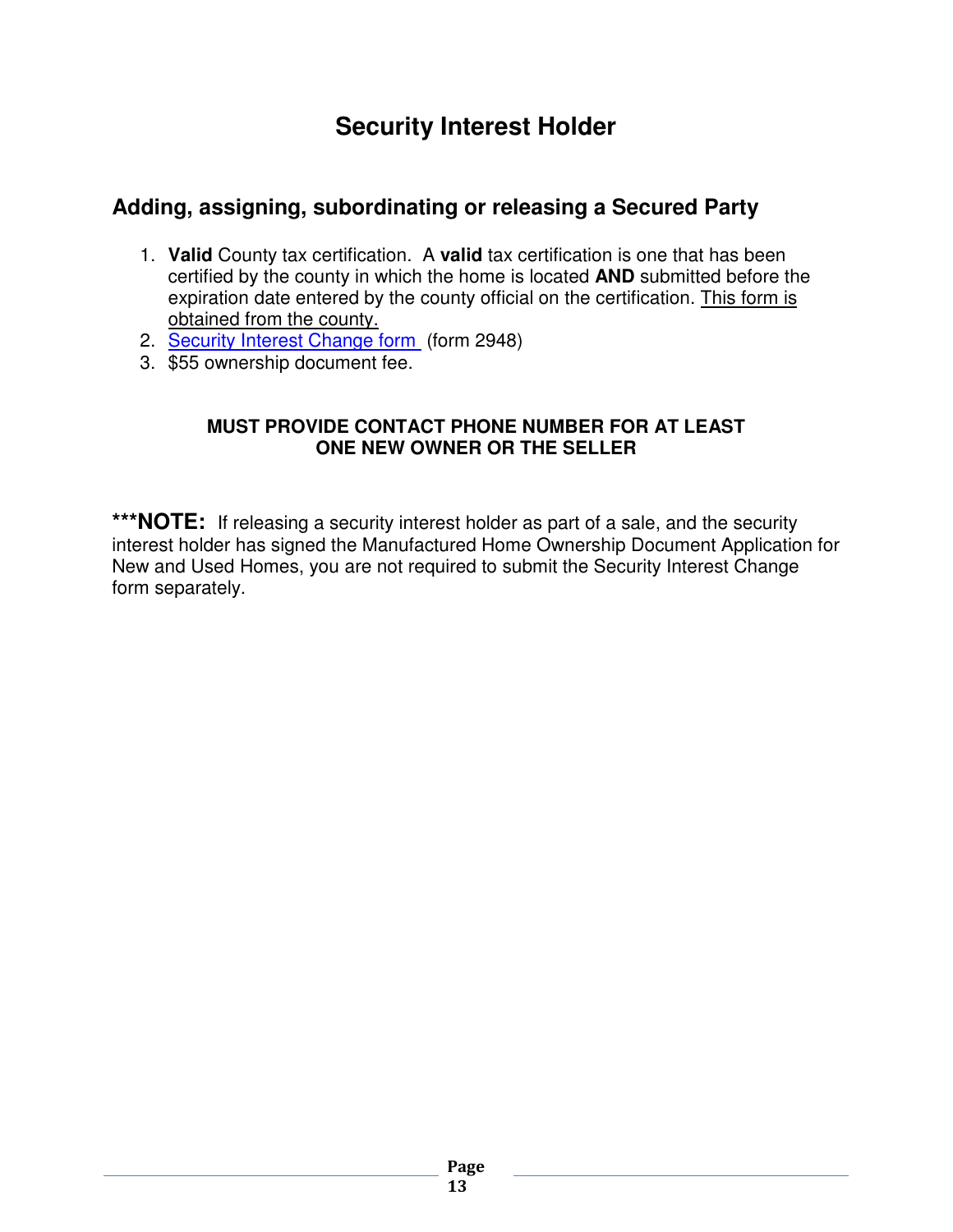# <span id="page-13-0"></span>**Recording Manufactured Home as Real Property**

(**with** ownership transfer)

Required forms/documentation:

- 1. **Valid** County tax certification. A **valid** tax certification is one that has been certified by the county in which the home is located **AND** submitted before the expiration date entered by the county official on the certification. This form is obtained from the county.
- 2. Recorded [Application for Recording Manufactured Home as Real Property](http://www.oregon.gov/bcd/Formslibrary/5176.pdf) (form 5176)
- 3. [Manufactured Structure Ownership Document Application for New and Used](http://www.oregon.gov/bcd/Formslibrary/2952.pdf)  Homes (form 2952)
- 4. If there is a secured party already of record, they must sign acknowledging the transfer or release of their interest before ownership can transfer.
- 5. \$55 ownership document fee.

#### **MUST PROVIDE CONTACT PHONE NUMBER FOR AT LEAST ONE NEW OWNER OR THE SELLER**

**\*\*NOTE:** New homes going directly into real property will not be processed through the MHODS system.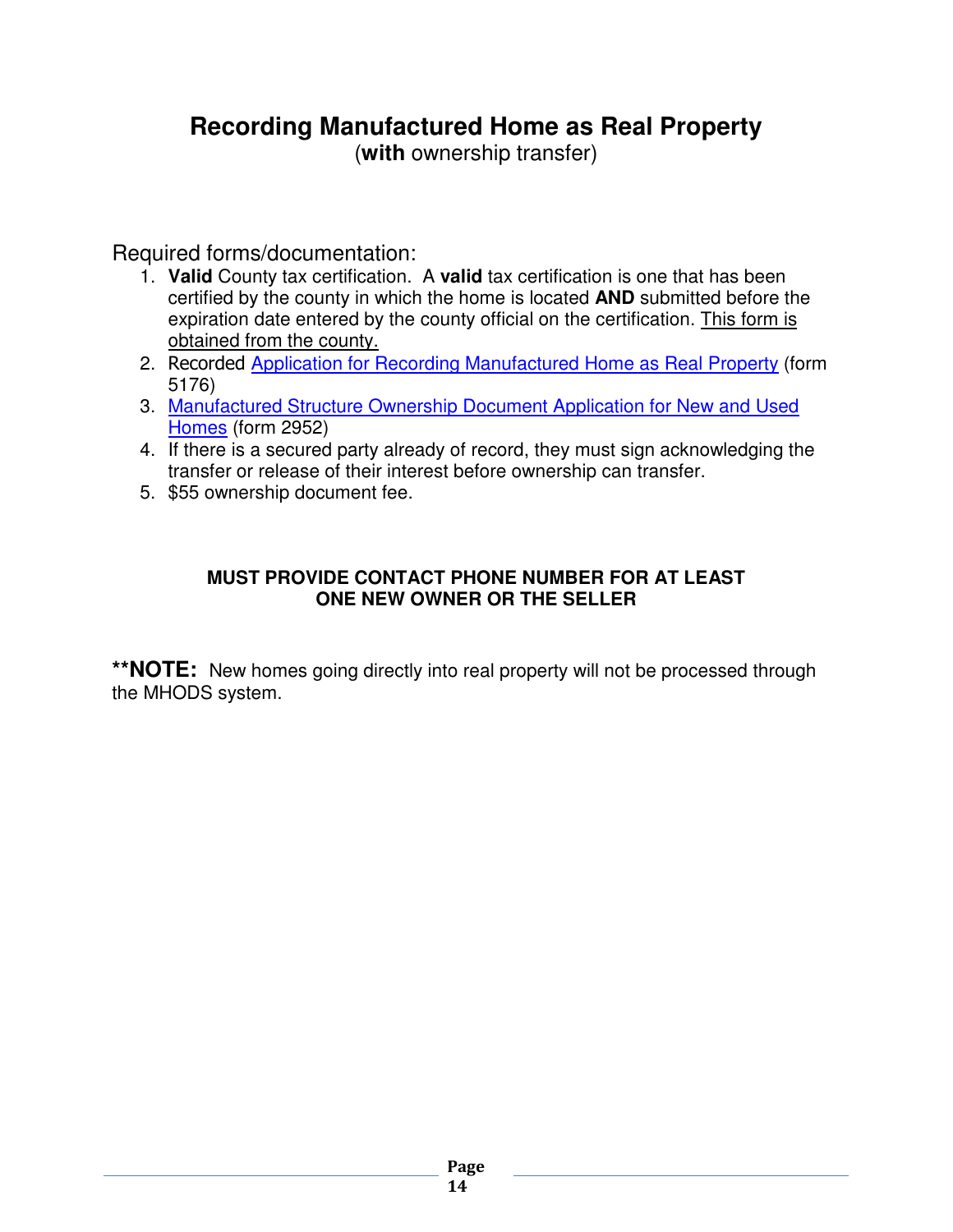#### <span id="page-14-0"></span>**Recording Manufactured Home as Real Property**  (**without** ownership transfer)

Required forms/documentation:

- 1. **Valid** County tax certification. A **valid** tax certification is one that has been certified by the county in which the home is located **AND** submitted before the expiration date entered by the county official on the certification. This form is obtained from the county.
- 2. Recorded [Application for Recording Manufactured Home as Real Property](http://www.oregon.gov/bcd/Formslibrary/5176.pdf) (form 5176)
- 3. No fee.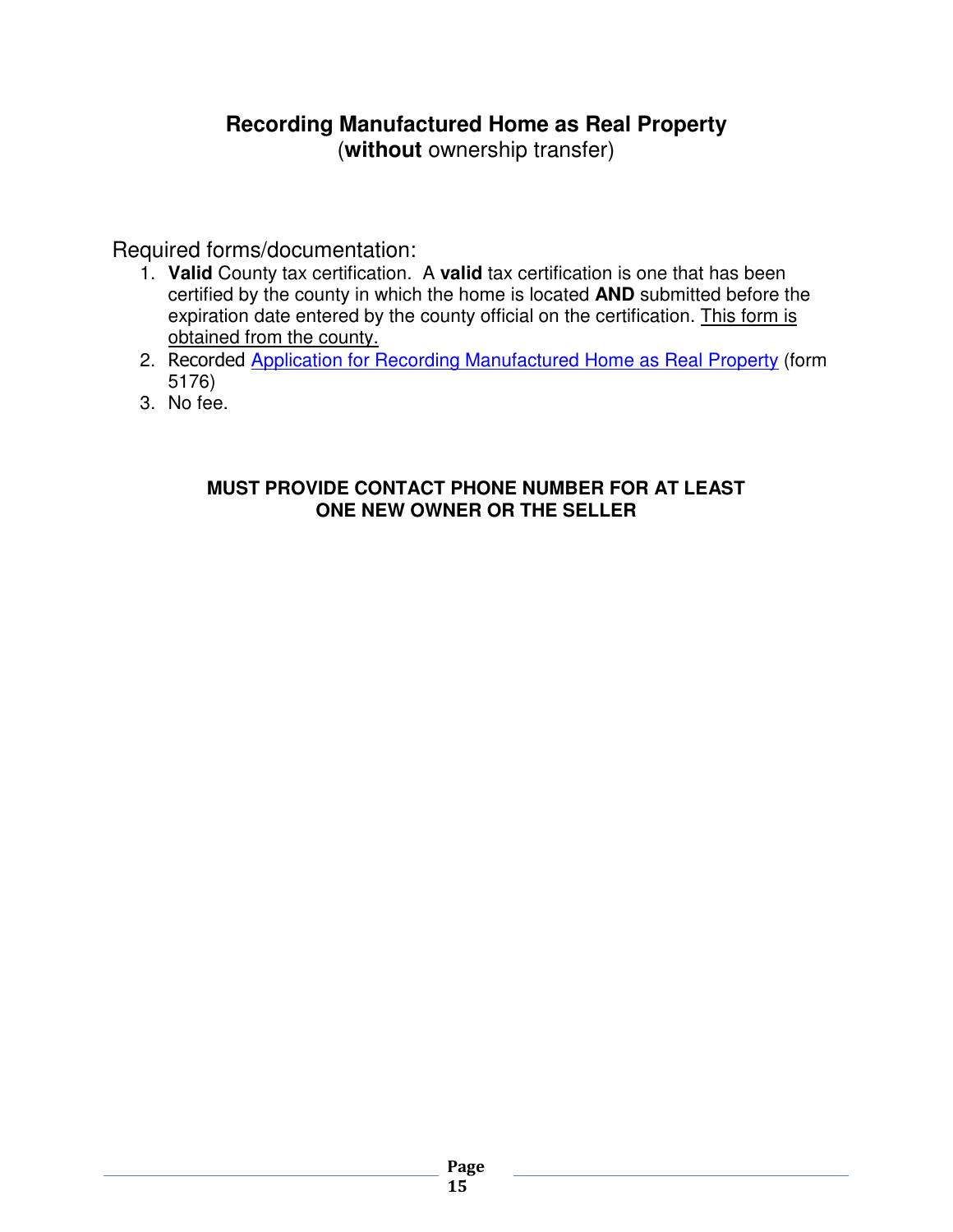# <span id="page-15-0"></span>**Removing Manufactured Home from County Deed Records**

- 1. **Valid** County tax certification. A **valid** tax certification is one that has been certified by the county in which the home is located **AND** submitted before the expiration date entered by the county official on the certification. This form is obtained from the county.
- 2. Recorded [Application to Remove Manufactured Home from County Deed](http://www.oregon.gov/bcd/Formslibrary/5175.pdf) Records (form 5175)
- 3. [Manufactured Structure Ownership Document Application for New and Used](http://www.oregon.gov/bcd/Formslibrary/2952.pdf)  Homes (form 2952)
- 4. \$55 ownership document fee.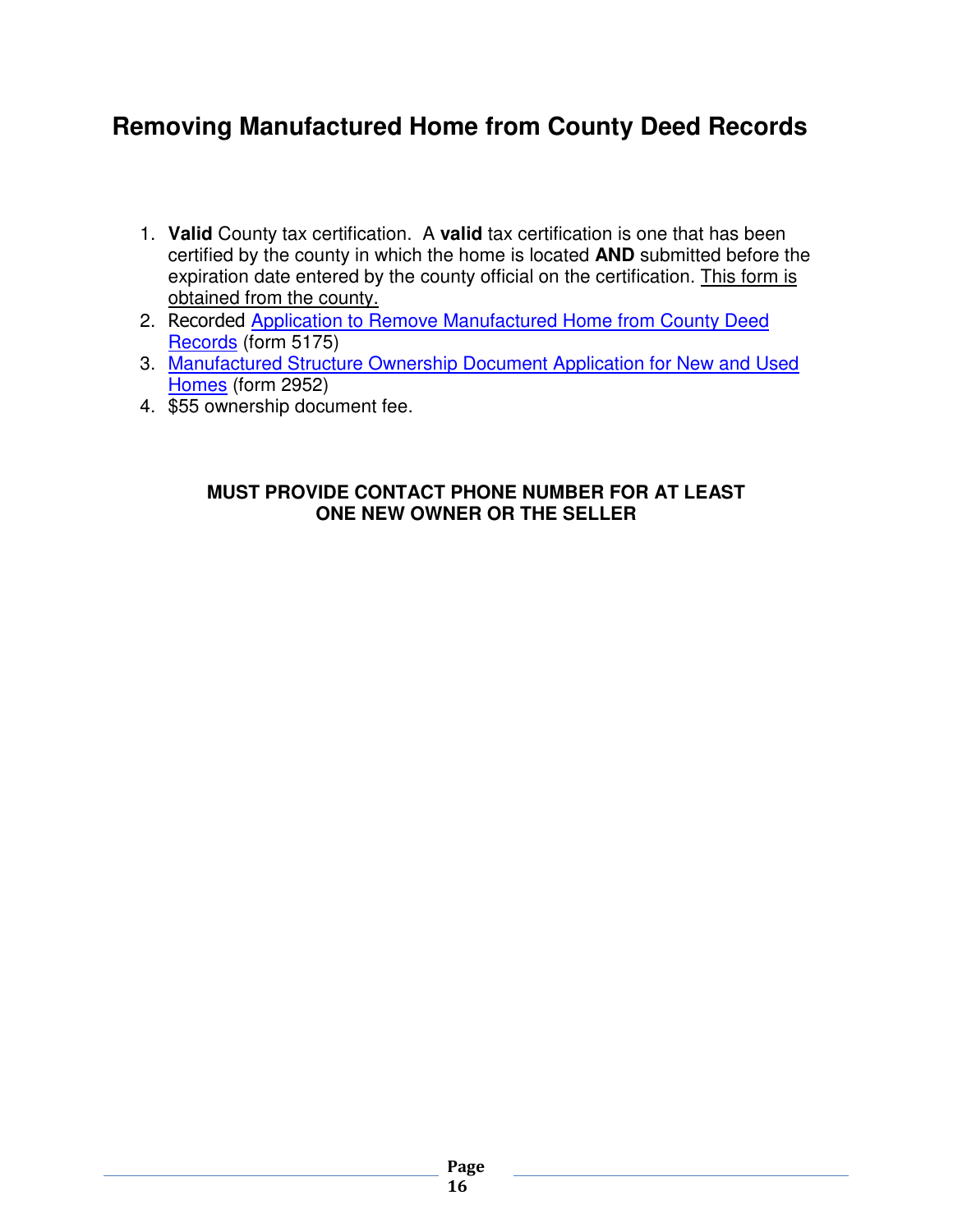# **Destroyed/Damaged Home**

- <span id="page-16-0"></span>1. **Valid** County tax certification. A **valid** tax certification is one that has been certified by the county in which the home is located **AND** submitted before the expiration date entered by the county official on the certification. This form is obtained from the county.
- 2. [Manufactured Home Ownership Document Application for New and Used Homes](http://www.oregon.gov/bcd/Formslibrary/2952.pdf) (form 2952)
- 3. If there is a secured party already of record, they must sign acknowledging the destruction of the home and release of their interest before ownership can transfer.
- 4. \$5 per section trip permit fee if moving to dump/landfill
- 5. All tags/labels on unit returned to BCD, Manufactured Home Section, PO Box 14470, Salem, OR 97309.
- 6. No fee.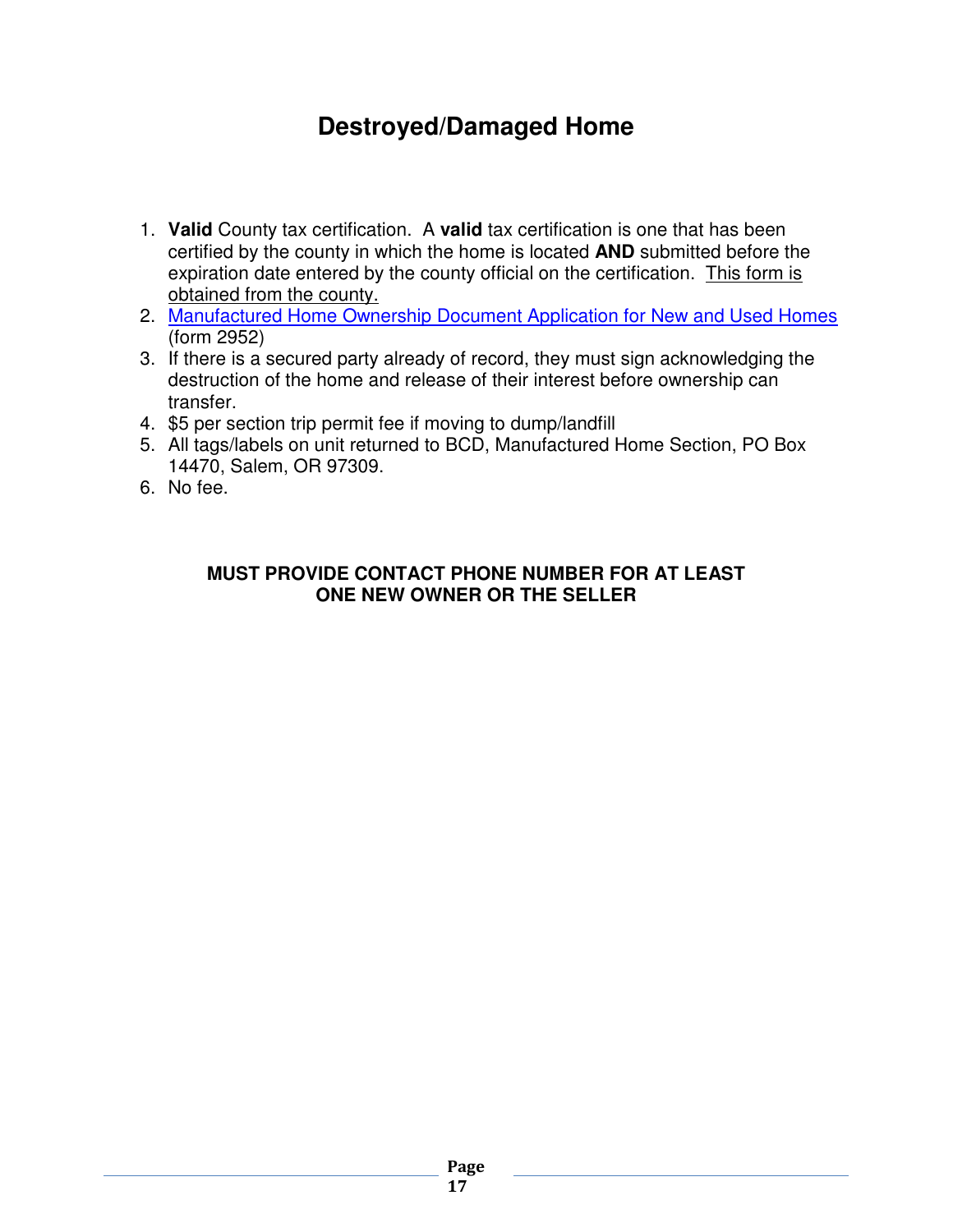# **Altered Homes/Storage Unit**

- <span id="page-17-0"></span>1. **Valid** County tax certification. A **valid** tax certification is one that has been certified by the county in which the home is located **AND** submitted before the expiration date entered by the county official on the certification. This form is obtained from the county.
- 2. [Manufactured Home Ownership Document Application for New and Used Homes](http://www.oregon.gov/bcd/Formslibrary/2952.pdf) (form 2952)
- 3. If there is a secured party already of record, they must sign acknowledging the alteration and release of their interest before ownership can transfer.
- 4. All tags/labels on unit returned to BCD, Manufactured Home Section, PO Box 14470, Salem, OR 97309.
- 5. No fee.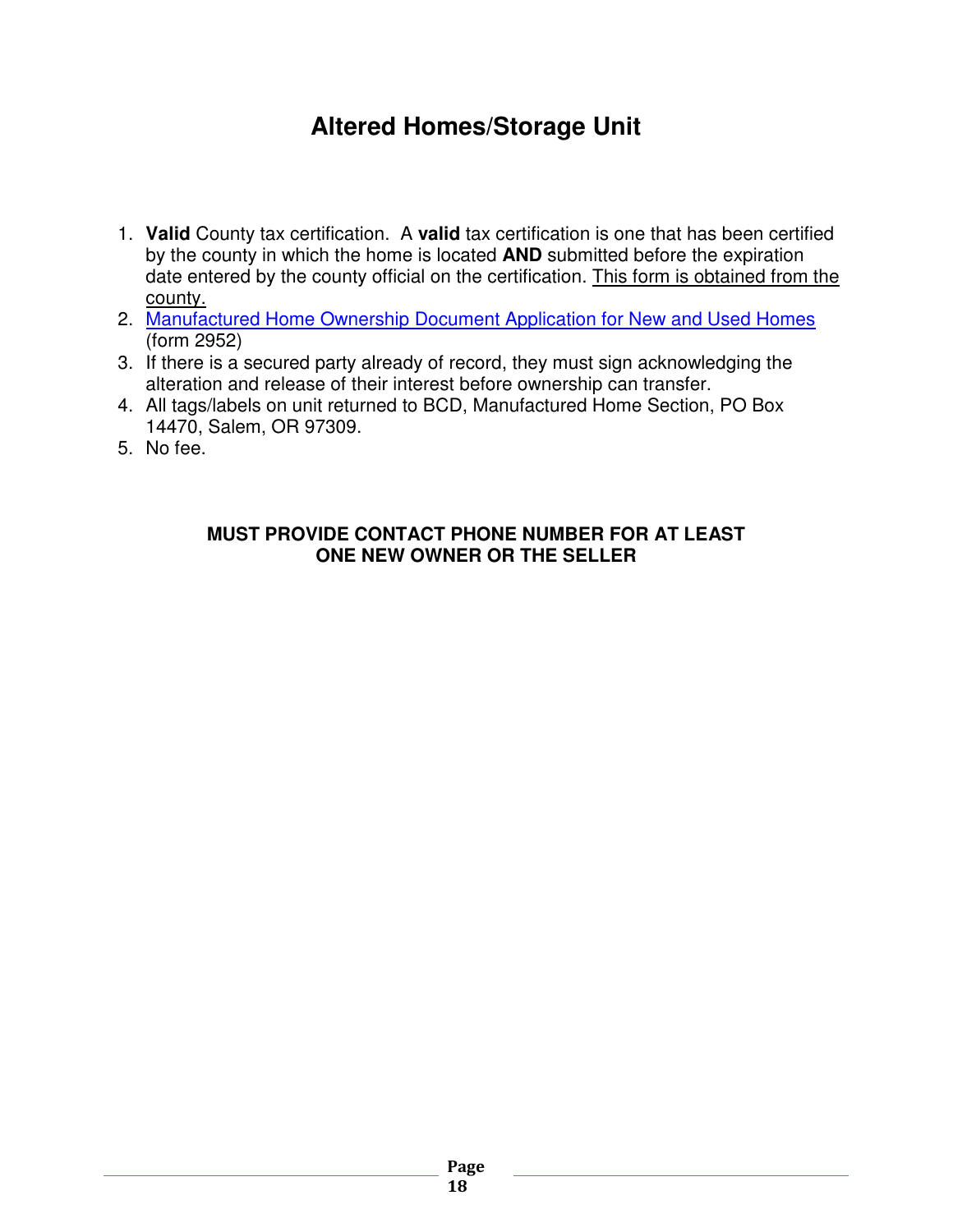# **Abandonment of Manufactured Home**

- <span id="page-18-0"></span>1. **Valid** County tax certification. A **valid** tax certification is one that has been certified by the county in which the home is located **AND** submitted before the expiration date entered by the county official on the certification. This form is obtained from the county.
- 2. [Abandonment Affidavit for Manufactured Homes](http://www.oregon.gov/bcd/Formslibrary/2951.pdf) (form 2951)
- 3. [Manufactured Home Ownership Document Application for New and Used Homes](http://www.oregon.gov/bcd/Formslibrary/2952.pdf) (form 2952)
- 4. \$55 ownership document fee.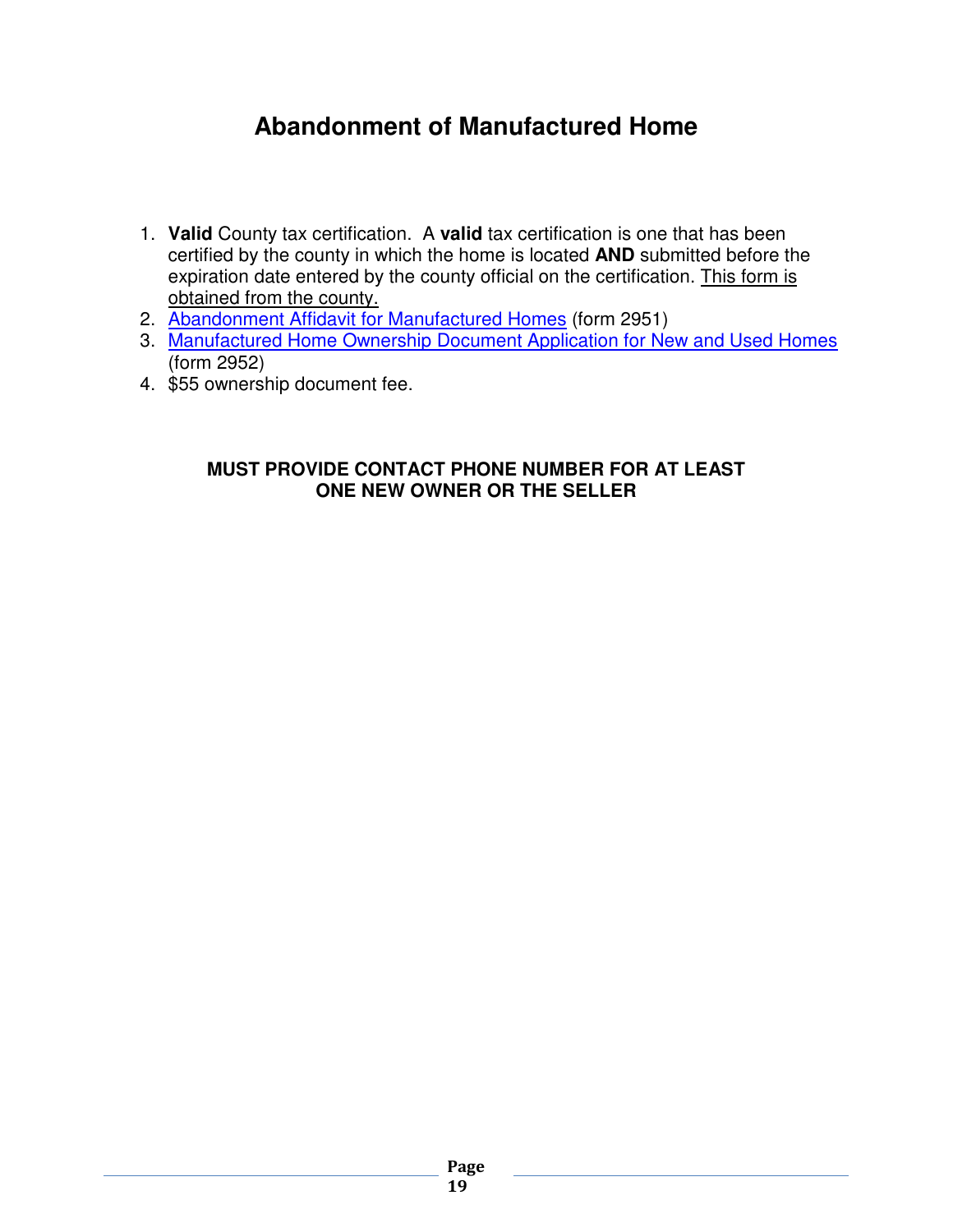# **Repossession of Manufactured Home**

- <span id="page-19-0"></span>1. **Valid** County tax certification. A **valid** tax certification is one that has been certified by the county in which the home is located **AND** submitted before the expiration date entered by the county official on the certification. This form is obtained from the county.
- 2. [Manufactured Home Affidavit of Repossession](http://www.oregon.gov/bcd/Formslibrary/3926.pdf) (form 3926)
- 3. [Manufactured Home Ownership Document Application for New and Used Homes](http://www.oregon.gov/bcd/Formslibrary/2952.pdf) (form 2952)
- 4. \$55 ownership document fee.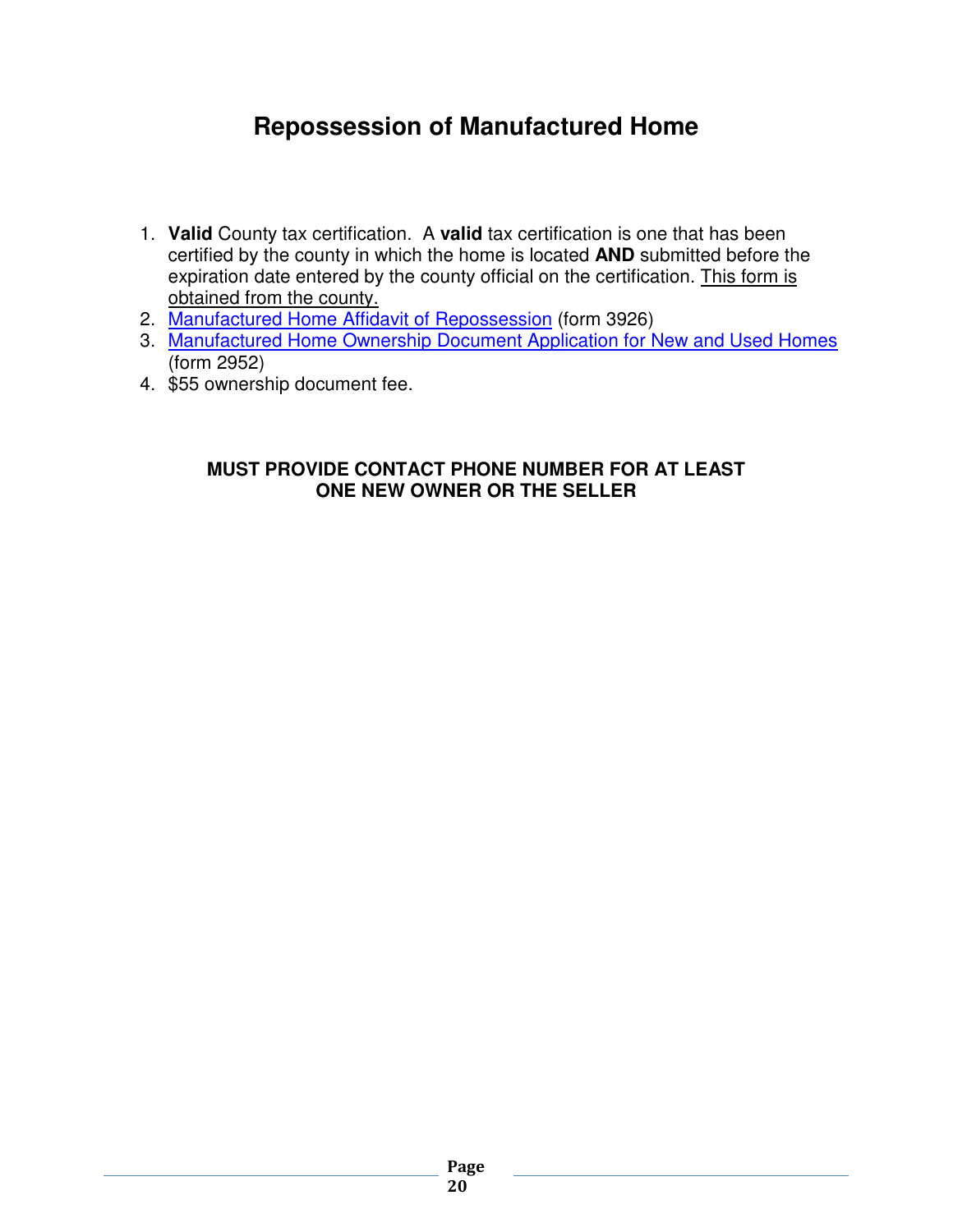### **Adding or Removing Home into Trust**

- <span id="page-20-0"></span>1. **Valid** County tax certification. A **valid** tax certification is one that has been certified by the county in which the home is located **AND** submitted before the expiration date entered by the county official on the certification. This form is obtained from the county.
- 2. [Manufactured Home Ownership Document Application for New and Used Homes](http://www.oregon.gov/bcd/Formslibrary/2952.pdf) (form 2952)
- 3. [Affidavit in Support of Change to a Manufactured Home](http://www.oregon.gov/bcd/Formslibrary/5221.pdf) (form 5221) with the appropriate box checked
- 4. If there is a secured party already of record, they must sign acknowledging the transfer or release of their interest before ownership can transfer
- 5. \$55 ownership document fee.